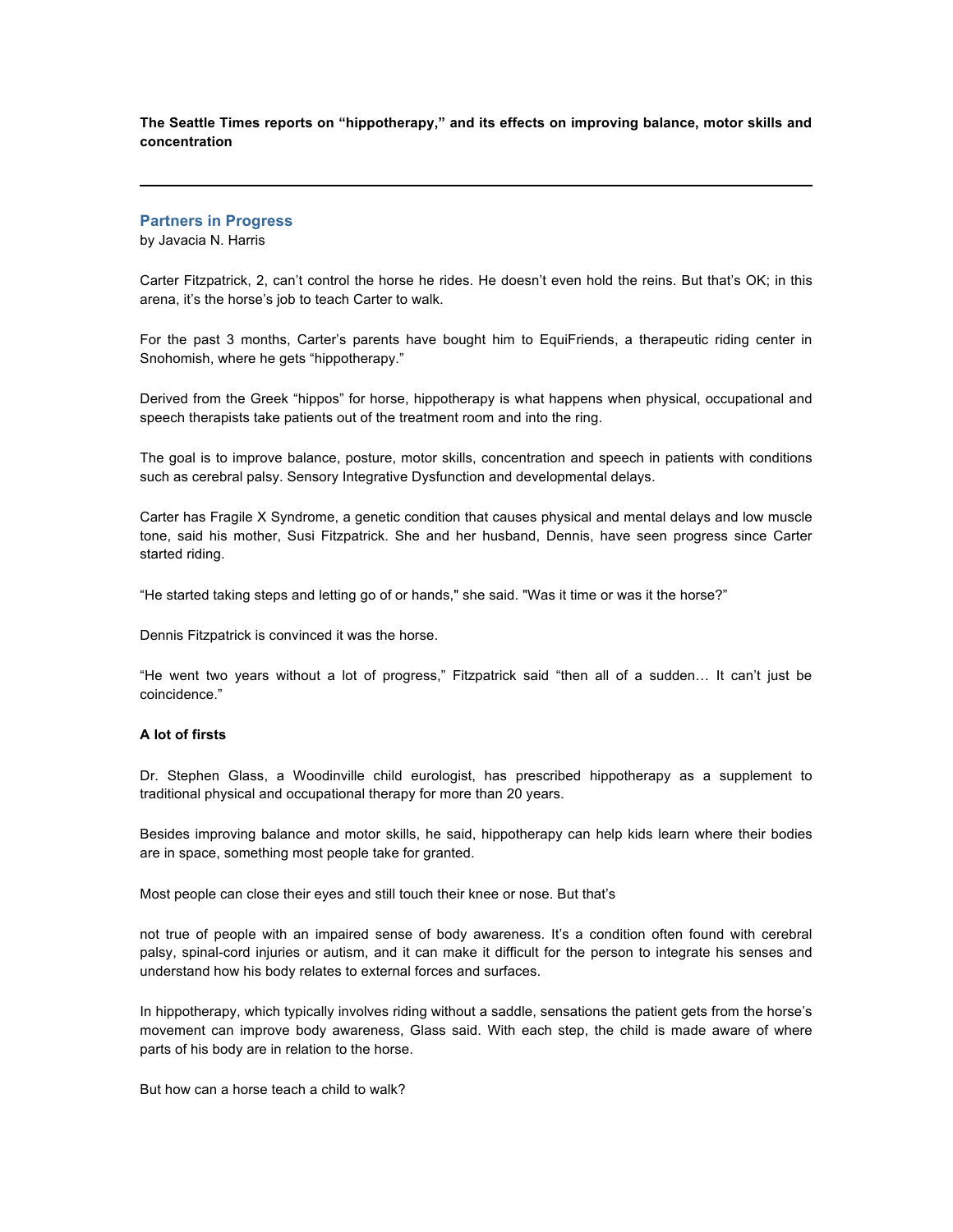A the horse walks or trots, the motion moves Carter Fitzpatrick's pelvis the

same way it would if Carter were walking, say his occupational therapist, Barbara Sifferman, and therapeutic-riding instructor, Pam Grudin.

"It teaches the pelvis what we're wanting it to do," Sifferman said. The movement also stimulates other bones, ligaments and joints by gently moving Carter back and forth and side to side.

"We see a lot of first steps and first words here," Grudin said.

Because sitting on the horse can improve a patient's posture, breathing can improve, making it easier to speak, she said. The excitement of riding can also help prompt speech.

"Sooner or later that child is going to say 'walk on' to get that horse to move," Grudin said.

Grudin and Sifferman team up with volunteers to offer hippotherapy two days a week. Clients, who range in age from 2 to 5, come once a week.

Joann Benjamin, a physical therapist in Los Angeles and a former board member of the American Hippotherapy Association, said a horse can do things she can't.

It can give her patients constant stimulation for 20 minutes. In the clinic, she may use a ball or a swing to help patients with balance and motor skills, but she can't stimulate a patient's whole body for very long - not the way a horse can. And the horse can move the patient multidimensionally by tilting, rotating and moving the rider.

"I don't have enough hands to be able to do that," she said.

## **Little research, so far**

Even avid supporters of hippotherapy acknowledge there isn't much research behind it.

Nancy McGibbon works with children who have cerebral palsy at Therapeutic Riding of Tucson, Ariz., and has helped do a few of the handful of U.S. studies.

One involved 15 children with cerebral palsy. Some got a short session of hippotherapy, others were put astride a stationary barrel, a technique used in clinics.

Afterward, researchers measured improvements in muscle symmetry. With cerebral palsy, McGibbon explained, a muscle on one side of the body may work harder than its twin on the other side. The harderworking muscle gets stronger an strains certain joints.

Children in hippotherapy showed significant improvement in muscle symmetry, researchers found, wile children on the barrel did not. The study ran last year in the Journal of Alternative Complementary Medicine.

McGibbon, who plan to do further hippotherapy research with the University of Arizona School of Pediatrics, said the lack of research is one of the biggest obstacles hippotherapy faces.

Both Glass and McGibbon say they've seen patients who'd stopped progressing in traditional treatment suddenly make improvements in hippotherapy, but proving the horse helped is tough.